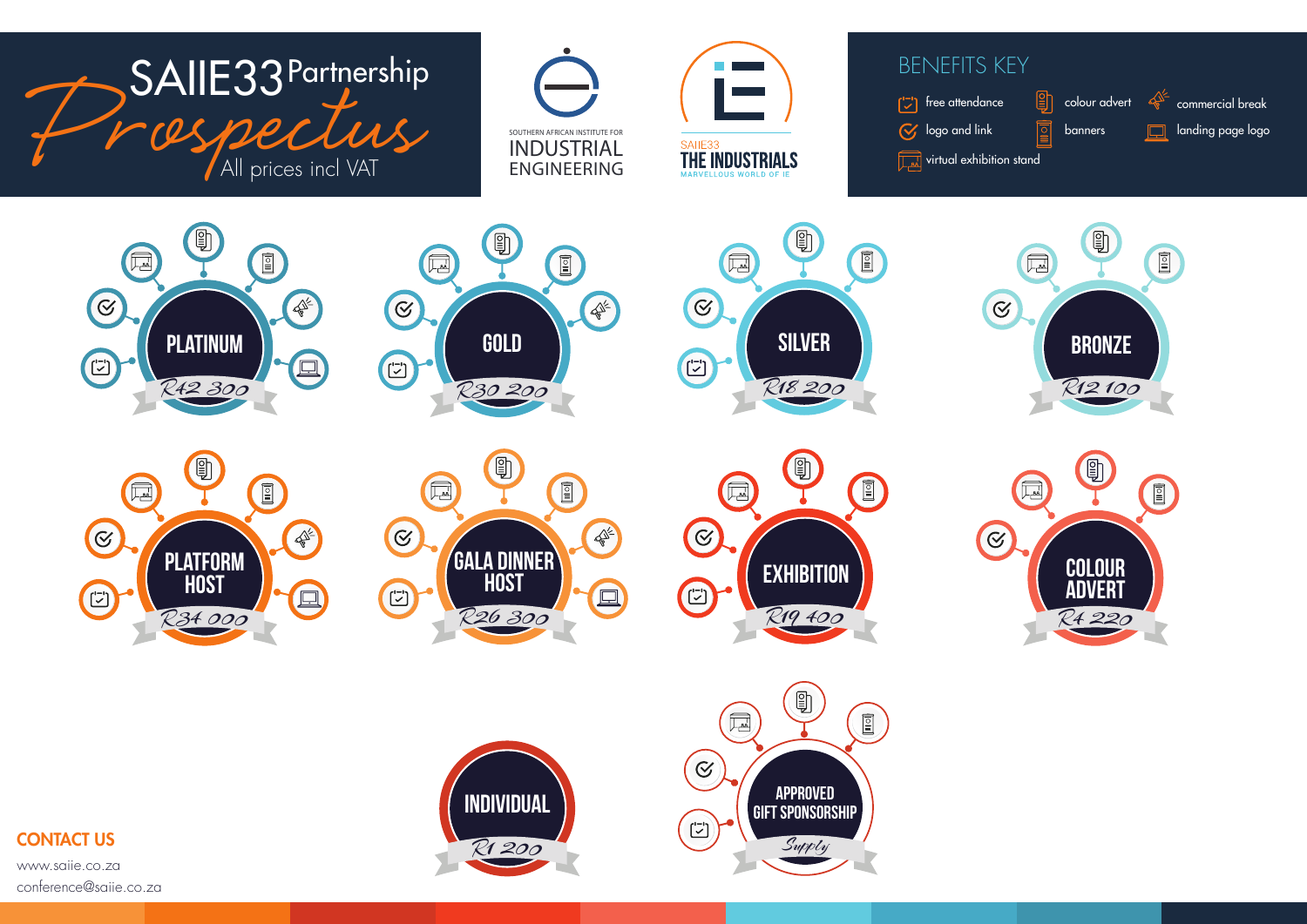# ENGINEERING PERSON NETTUTE FOR AFRICAN INSTITUTE FOR AFRICAN INSTITUTE FOR THE<sup>-</sup>





## FREE ATTENDANCE

Free registration at our annual conference. The level of your sponsorship determines the number.



## LIVE & VIRTUAL EXHIBITION STAND

This sponsorship entitles you to a complimentary live & virtual exhibition stand, to where you can upload a selection of materials of your choice and which can link to your own website. Your logo and this link will also be placed on the conference website. Sponsors do not have to "man" the virtual exhibition booth allocated to them – you could only load information, links, etc on it. Sponsors who take up an Exhibition Sponsorship may have an exhibition stand at the conference venue as well.



#### COMMERCIAL BREAK

For the first time, we will have short commercial slots. Your sponsorship entitles you to a five-minute commercial slot during the keynote or at the awards announcement.



#### COLOUR ADVERT

Colour adverts in conference proceedings or on electronic equivalents, including on the conference hosting platform were applicable. SAIIE will still have an electronic version of the Programme & Abstracts book in which adverts will appear.



### LANDING PAGE LOGO

Have your logo displayed on the landing page of the virtual conference platform



# LOGO AND LINK

Your logo will be placed on the conference website, and the virtual conference platform which will link to your own website. We will also display your logo on the conference presentation template.



# BANNERS

The level of your sponsorship determines whether your banner will be displayed on prominent pages, or secondary pages of the virtual conference platform as well as at the conference venue.



## OWN SUPPLY SPONSORSHIPS

Add your company branding to the promotional items as listed in the Sponsorship Prospectus